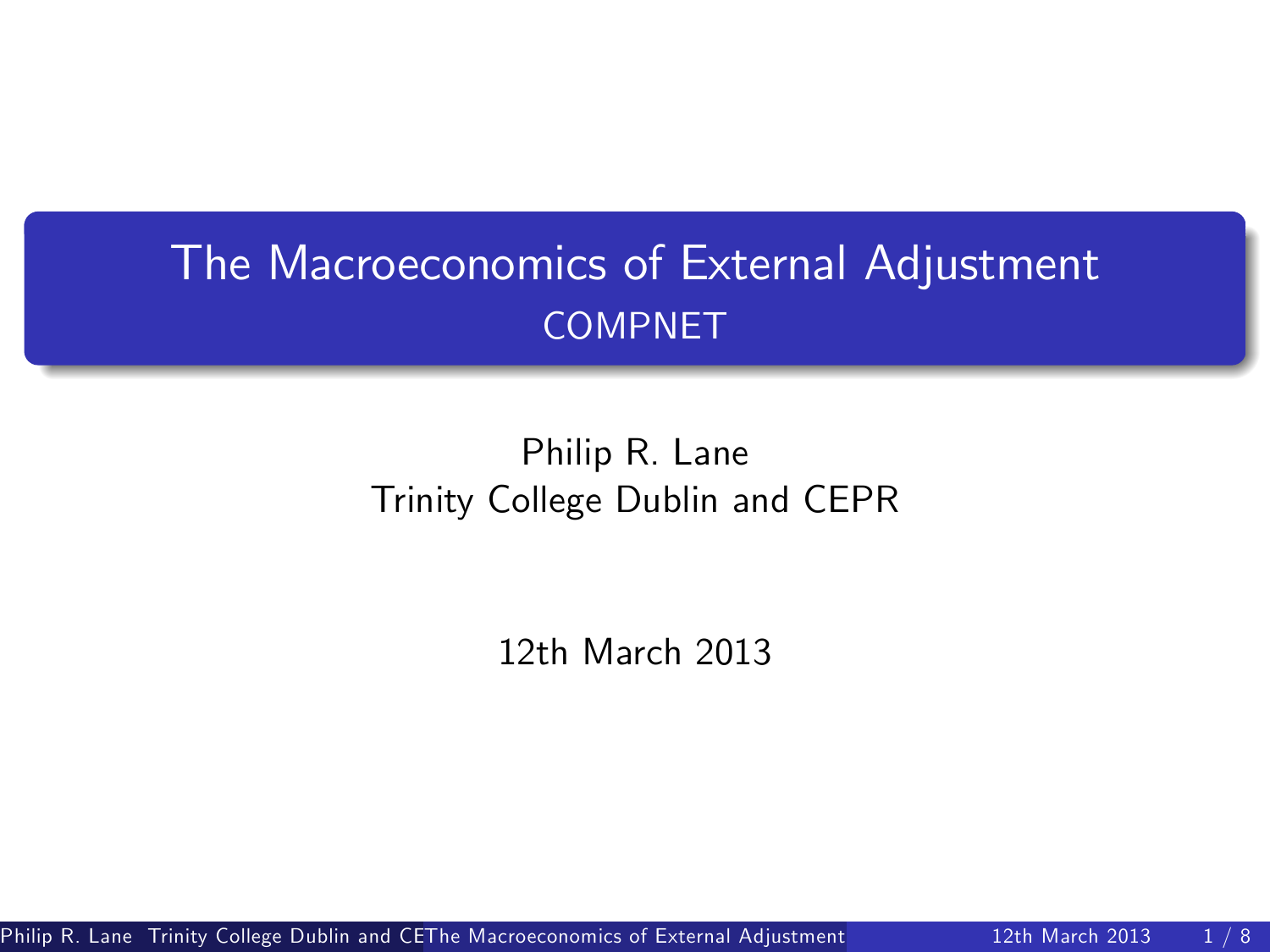- 1995-2007: sharp rise in global capital flows; introduction of euro
- 2004-2007: global credit boom (especially in Europe), widening of net imbalances
- $\bullet$  2008+: sharp reversal in gross flows and net flows
- Boom-bust cycle in capital flows central to understanding the euro crisis debate (and reform proposals)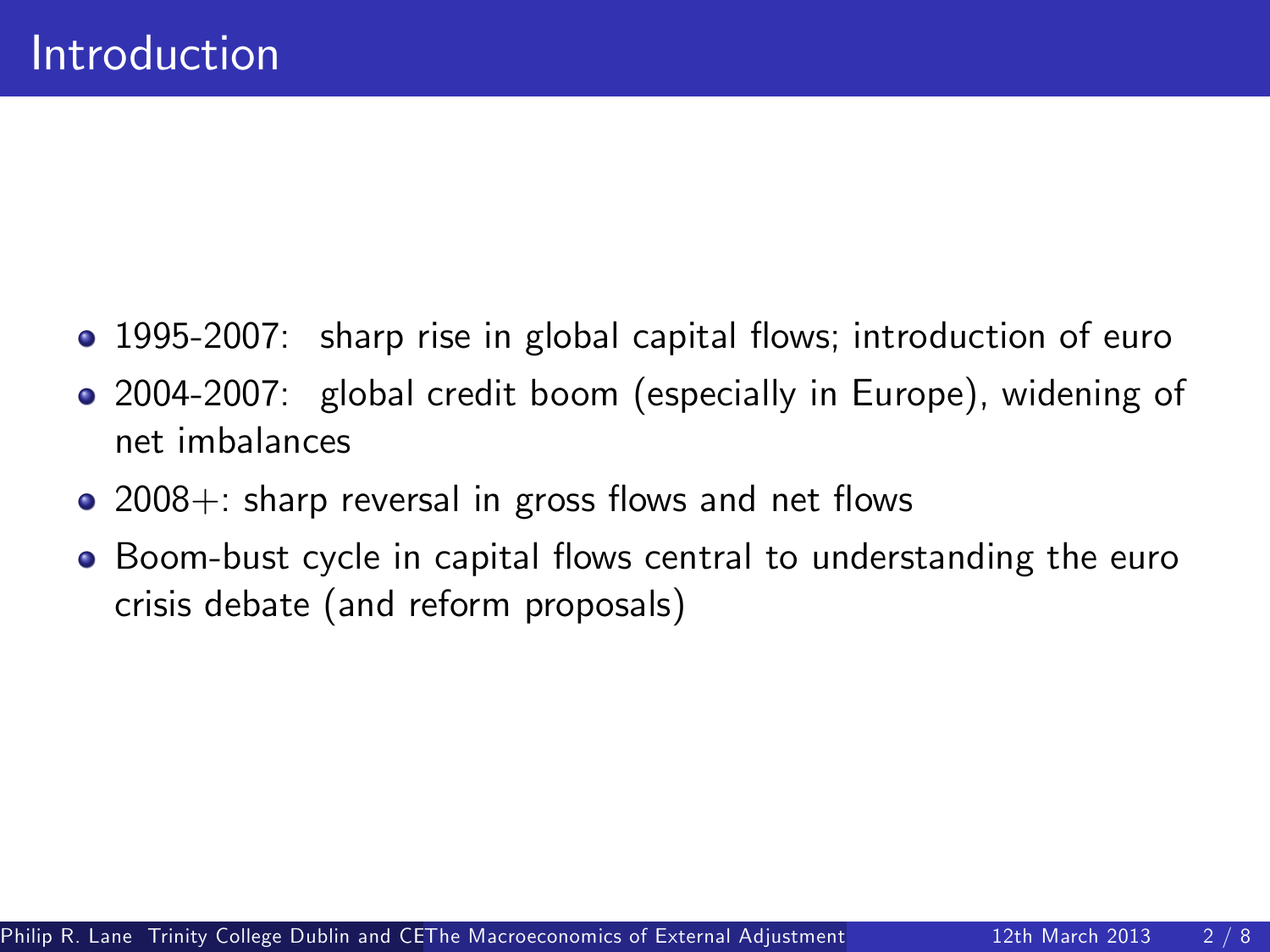- Structural growth issues masked by large external imbalances, especially during 2003-2007
- **•** Real estate booms in Ireland and Spain
- Delayed adjustment in Portugal, Greece
- Lack of productivity/output growth in traded sectors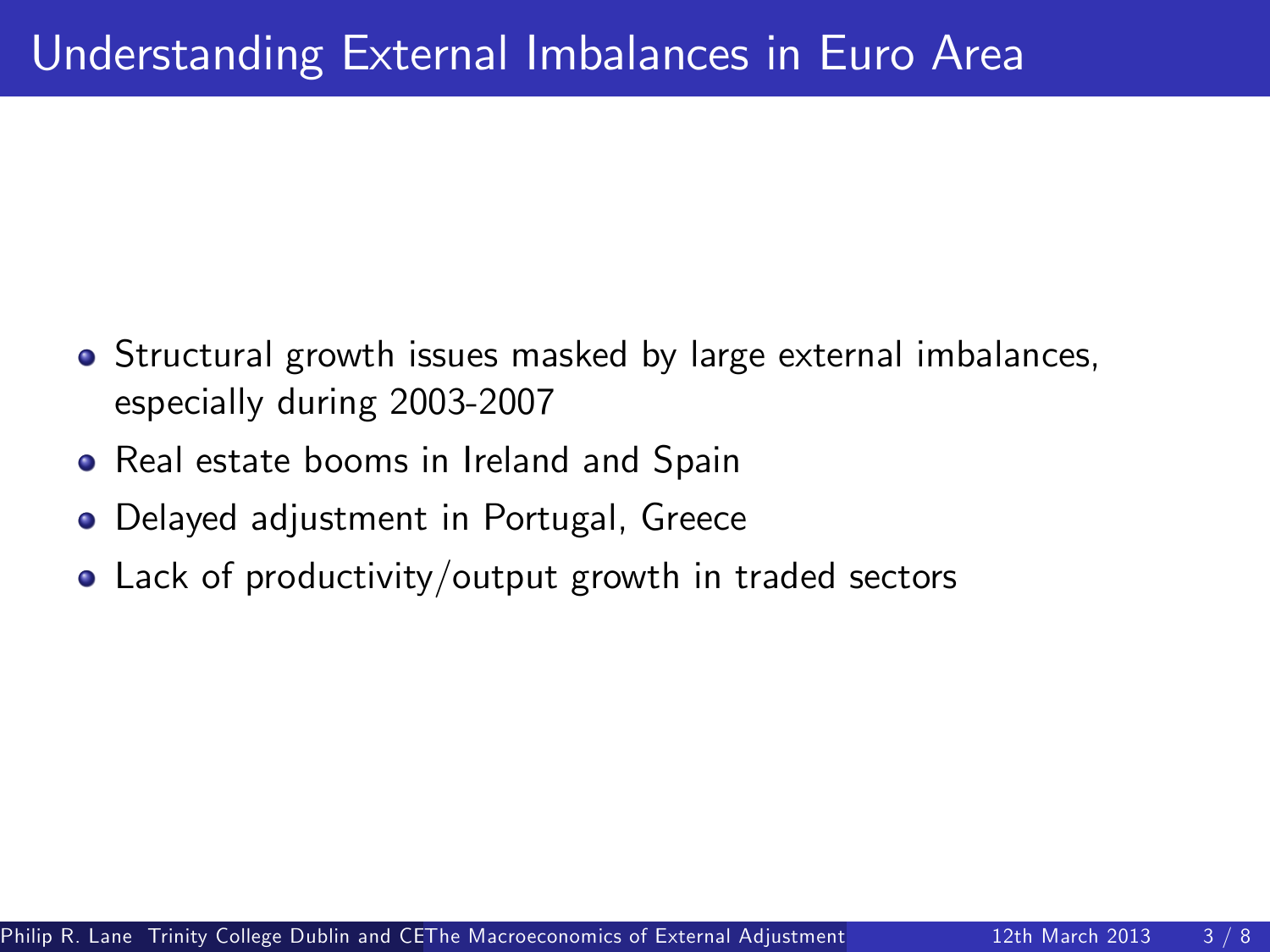

Figure: Euro Area: Current Account Dispersion. Note: Standard Deviation of current account balances. Source: IMF WEO dataset.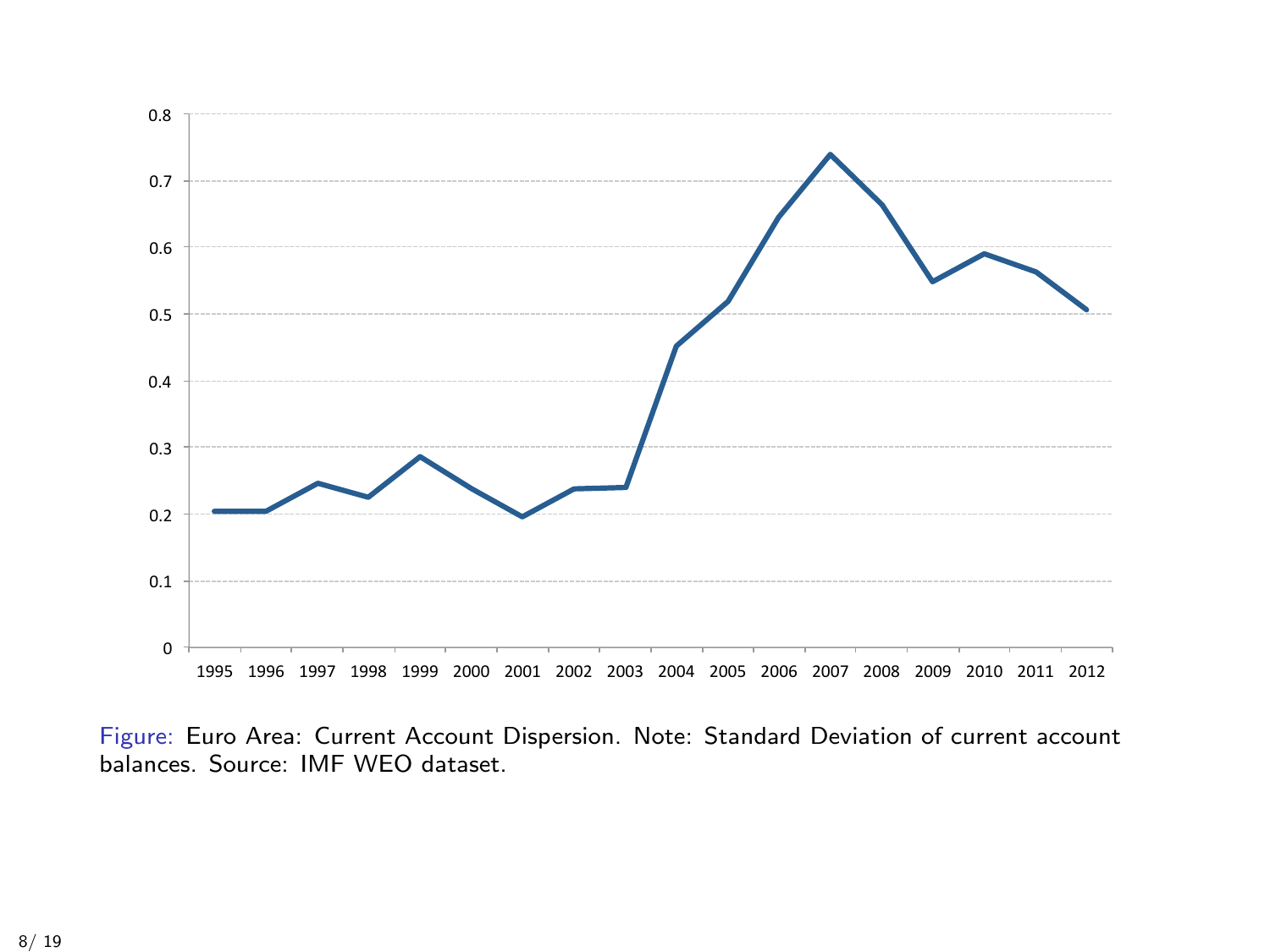

Figure: Euro Area: NIIP Dispersion. Note: Standard Deviation of net international investment positions. Source: Updated version of dataset described in Lane and Milesi-Ferretti (2007).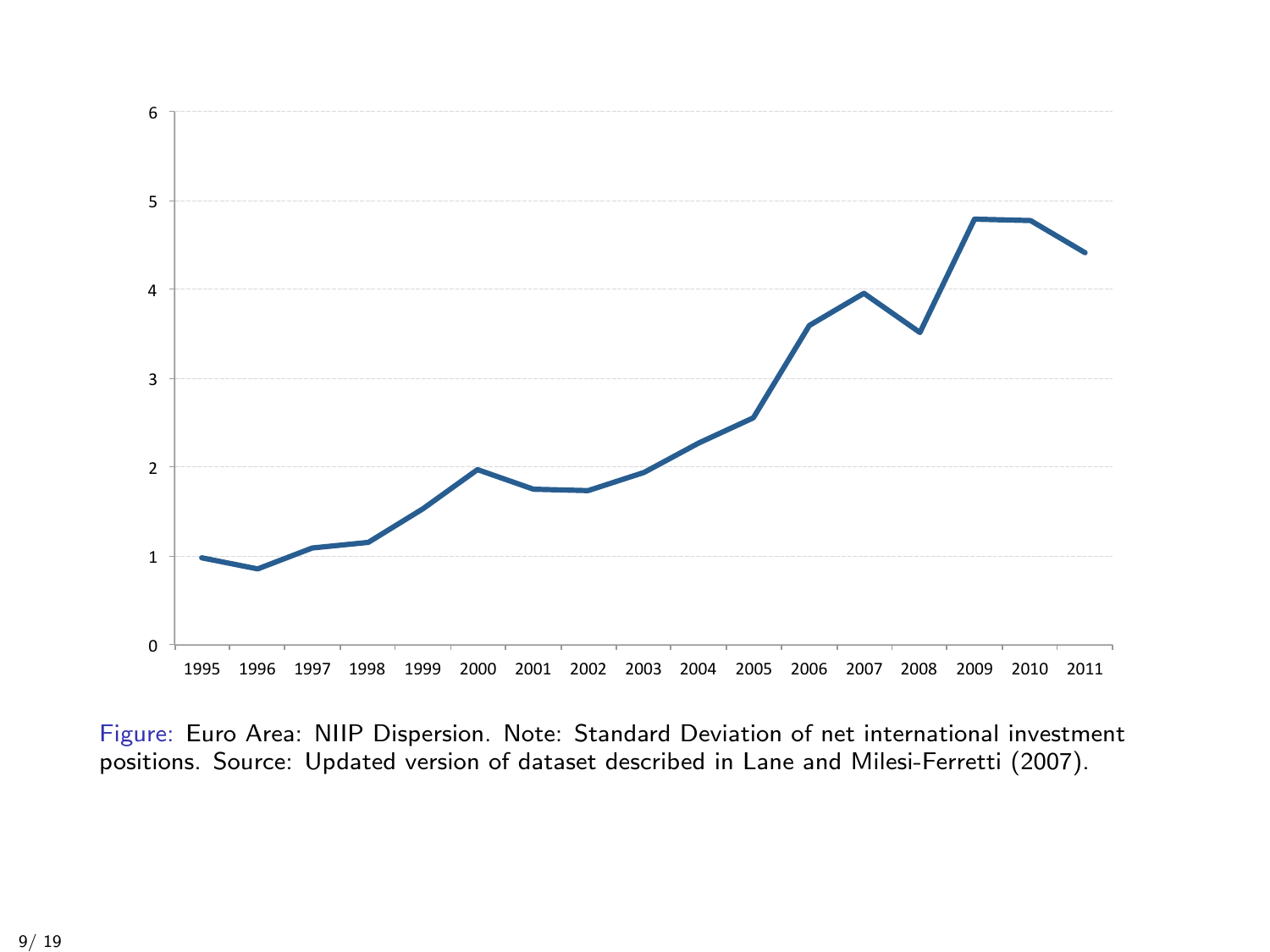

Figure: Euro Area: Domestic Credit Growth and Net Foreign Debt Flows, 2003-2008. Note: Based on Lane and McQuade (2012).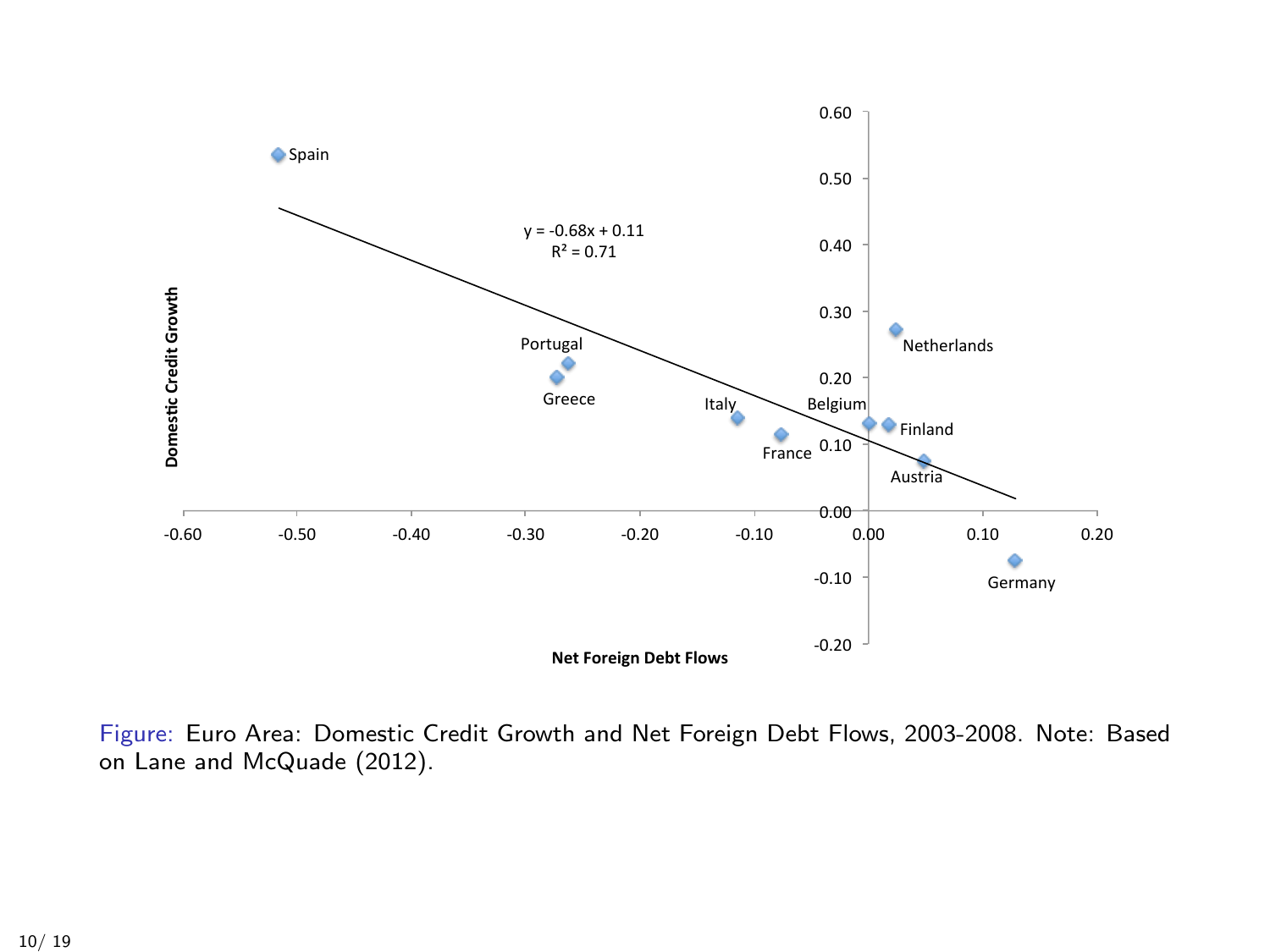

Figure: Dimensions of Current Account Adjustment, 2007 to 2012. Note: Change in current account between 2007 and 2012 against 2007 current account balance.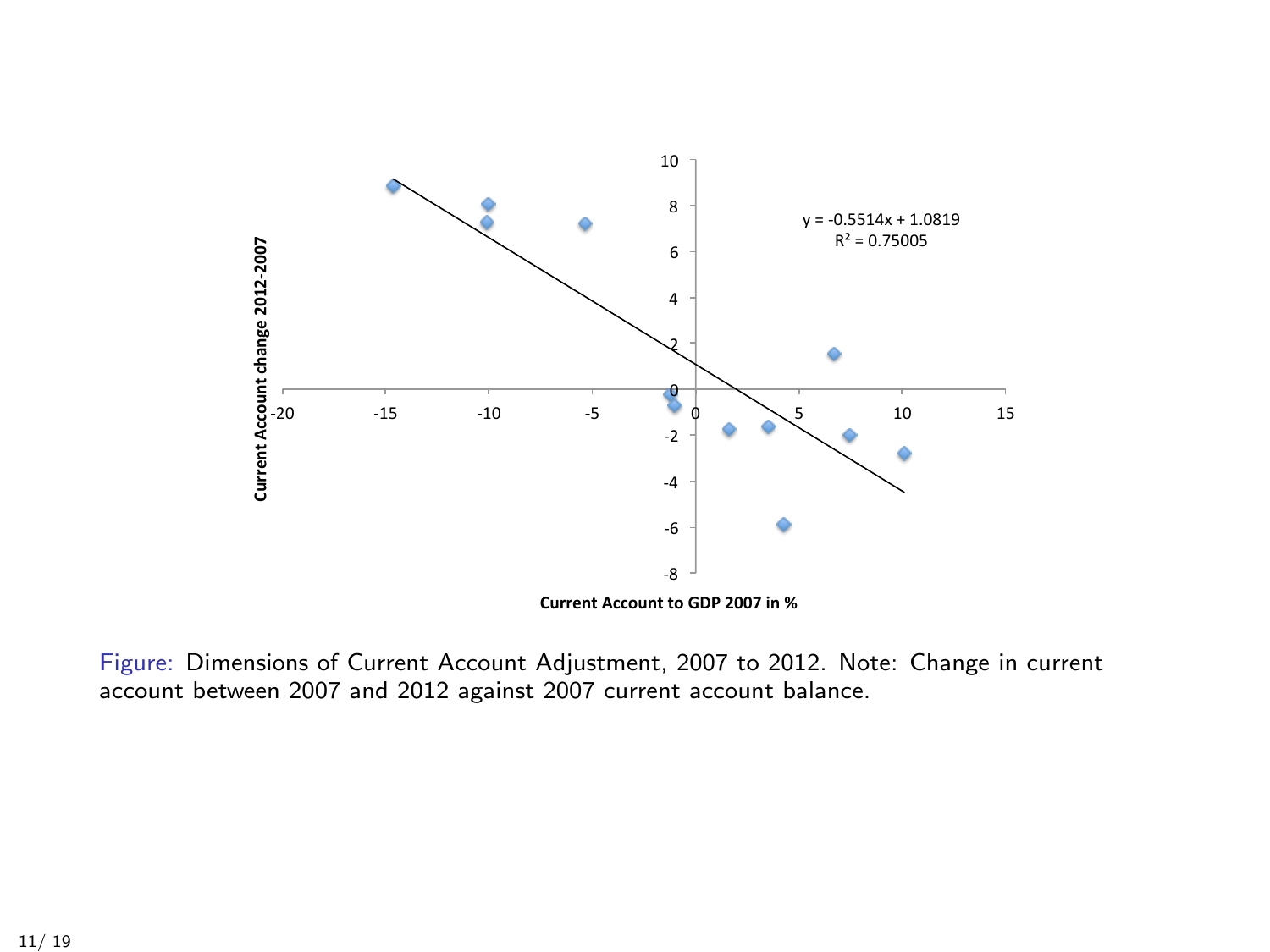

Figure: Dimensions of Current Account Adjustment, 2007 to 2012. Output growth rate between 2007 and 2012 against 2007 current account balance.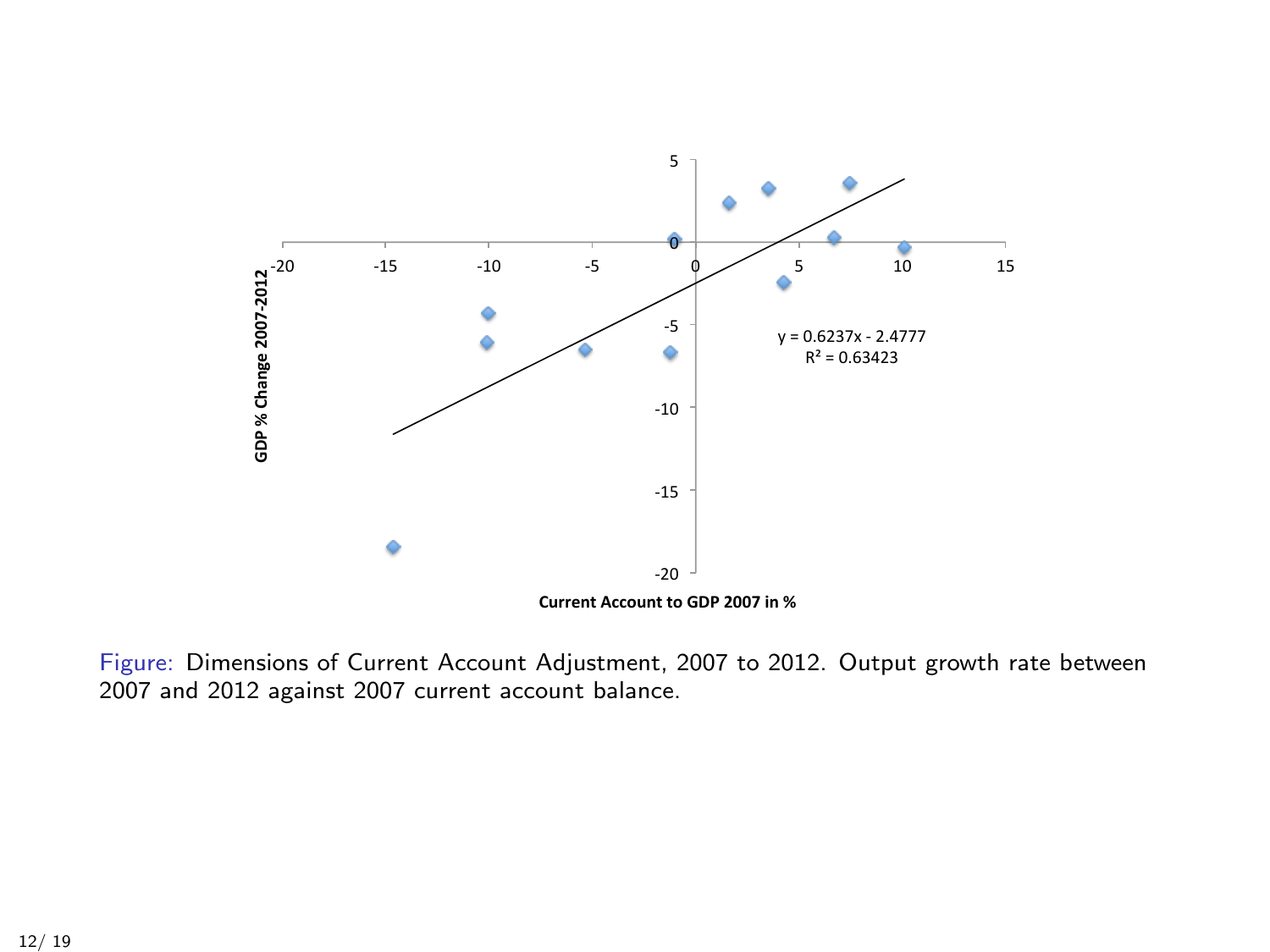

Figure: Dimensions of Current Account Adjustment, 2007 to 2012. Note: Change in real exchange rate between 2007 and 2012 against 2007 current account balance.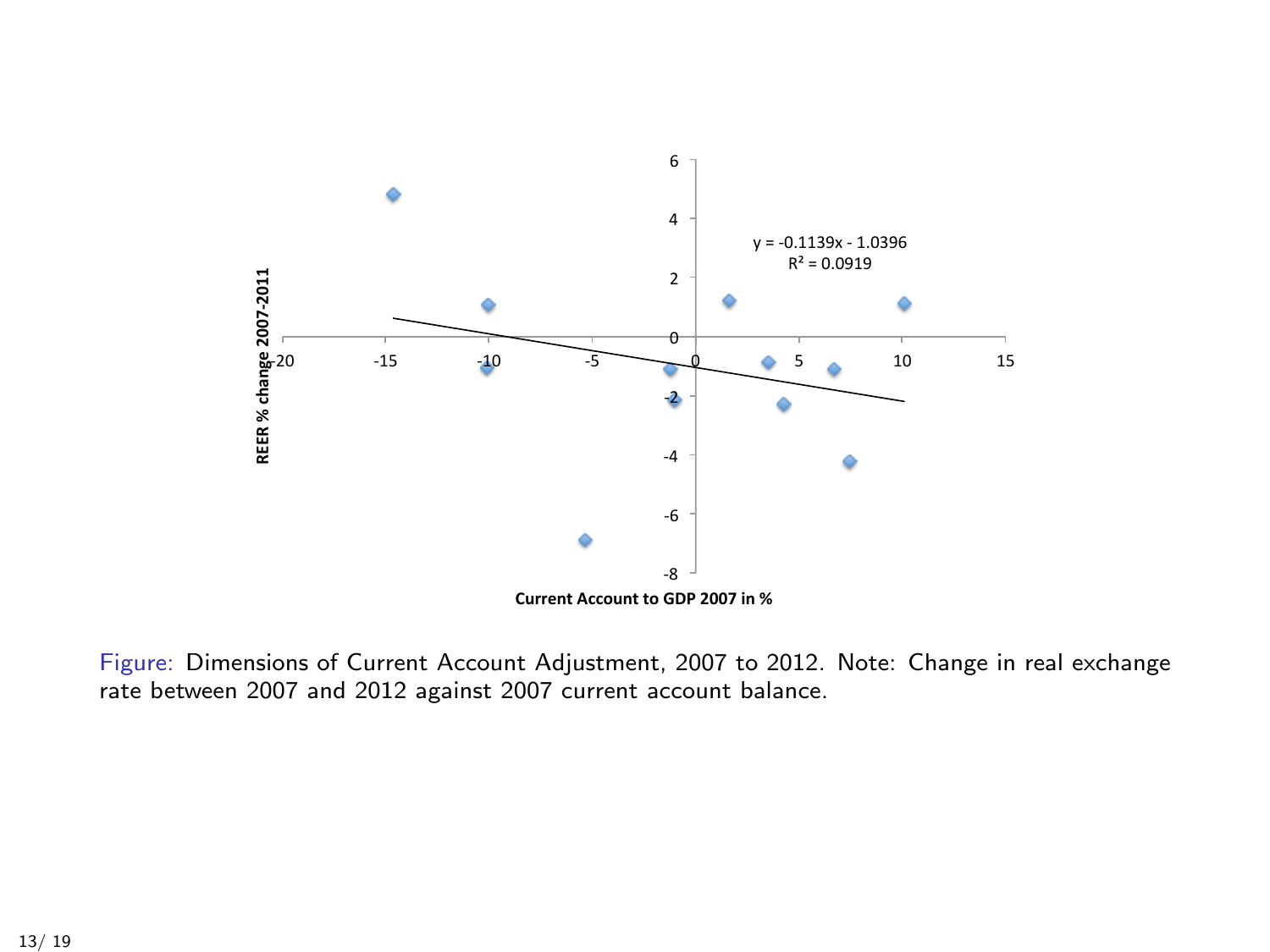| Country     | 2003-2007 | 2007-2009 |
|-------------|-----------|-----------|
|             |           |           |
| Austria     | $-0.04$   | 0.09      |
| Belgium     | 0.10      | 0.16      |
| Finland     | 0.01      | 0.31      |
| France      | 0.15      | 0.04      |
| Germany     | $-0.10$   | 0.23      |
| Greece      | 0.16      | $-0.06$   |
| Ireland     | 0.35      | $-0.10$   |
| ltalv       | 0.03      | 0.17      |
| Luxembourg  | 0.11      | 0.34      |
| Netherlands | $-0.03$   | 0.10      |
| Portugal    | 0.09      | N/A       |
| Spain       | 0.16      | 0.14      |
|             |           |           |

Table: Growth Differential: Nontraded versus Traded Sectors

Note: Cumulative growth differentials. Allocation of sectors to traded and nontraded sectors follows Galstyan and Lane (2009). Source: Calculation based on sectoral data drawn from OECD STAN database.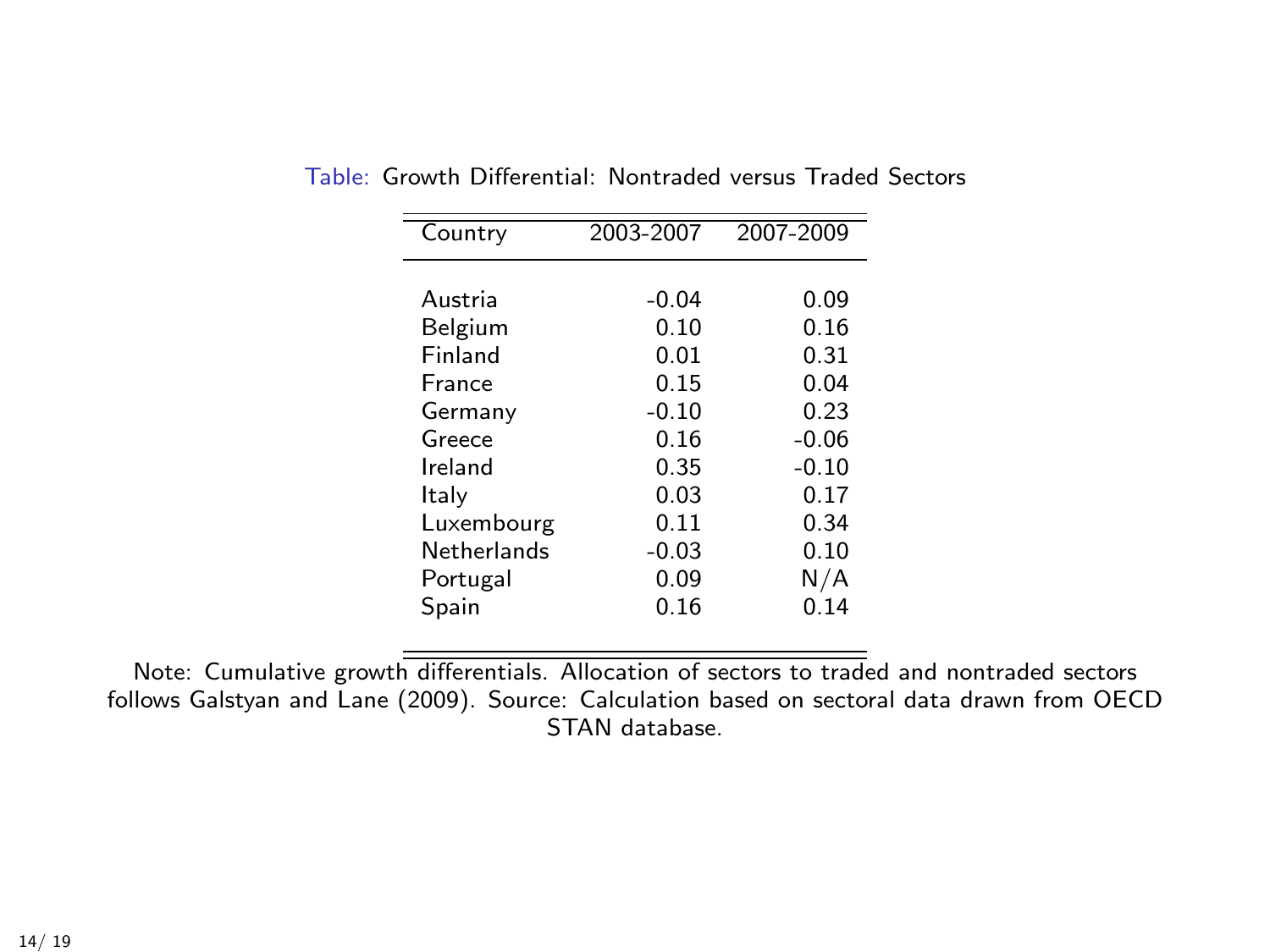|             |         | $E\overline{A}17$ |         | $N = 36$ |         |
|-------------|---------|-------------------|---------|----------|---------|
|             | СA      | HICP              | PGDP    | HICP     | PGDP    |
|             |         |                   |         |          |         |
| Austria     | 3.5     | 1.0               | 0.1     | $-2.2$   | $-1.1$  |
| Belgium     | 1.6     | 2.7               | 0.2     | $-0.4$   | $-0.2$  |
| Finland     | 4.3     | 3.7               | 0.2     | $-1.1$   | $-1.0$  |
| France      | $-1.0$  | $-0.7$            | 0.03    | $-4.6$   | $-3.7$  |
| Germany     | 7.5     | $-2.5$            | $-0.1$  | $-6.4$   | $-6.1$  |
| Greece      | $-14.6$ | 3.8               | 0.2     | 1.6      | 0.1     |
| Ireland     | $-5.4$  | $-7.2$            | $-0.6$  | $-11.0$  | $-16.8$ |
| Italy       | $-1.2$  | 2.4               | 0.1     | $-1.9$   | $-2.6$  |
| Luxembourg  | 10.1    | 2.9               | 0.4     | 1.2      | 6.0     |
| Netherlands | 6.7     | 0.1               | $-0.04$ | $-2.1$   | $-3.3$  |
| Portugal    | $-10.1$ | $-0.5$            | $-0.1$  | $-2.6$   | $-3.5$  |
| Spain       | $-10.0$ | 0.4               | $-0.1$  | $-1.8$   | $-4.0$  |
| Correlation |         | 0.08              | 0.35    | 0.005    | 0.29    |

Table: Real Exchange Rate Adjustment, 2007.Q4 to 2012.Q2

Note: 2007 current account balance. Real effective exchange rates based on HICP and GDP deflators. Correlations refer to correlation between change in real exchange rate and the initial current account balance. Source: European Commission's Price and Cost Competitiveness Database.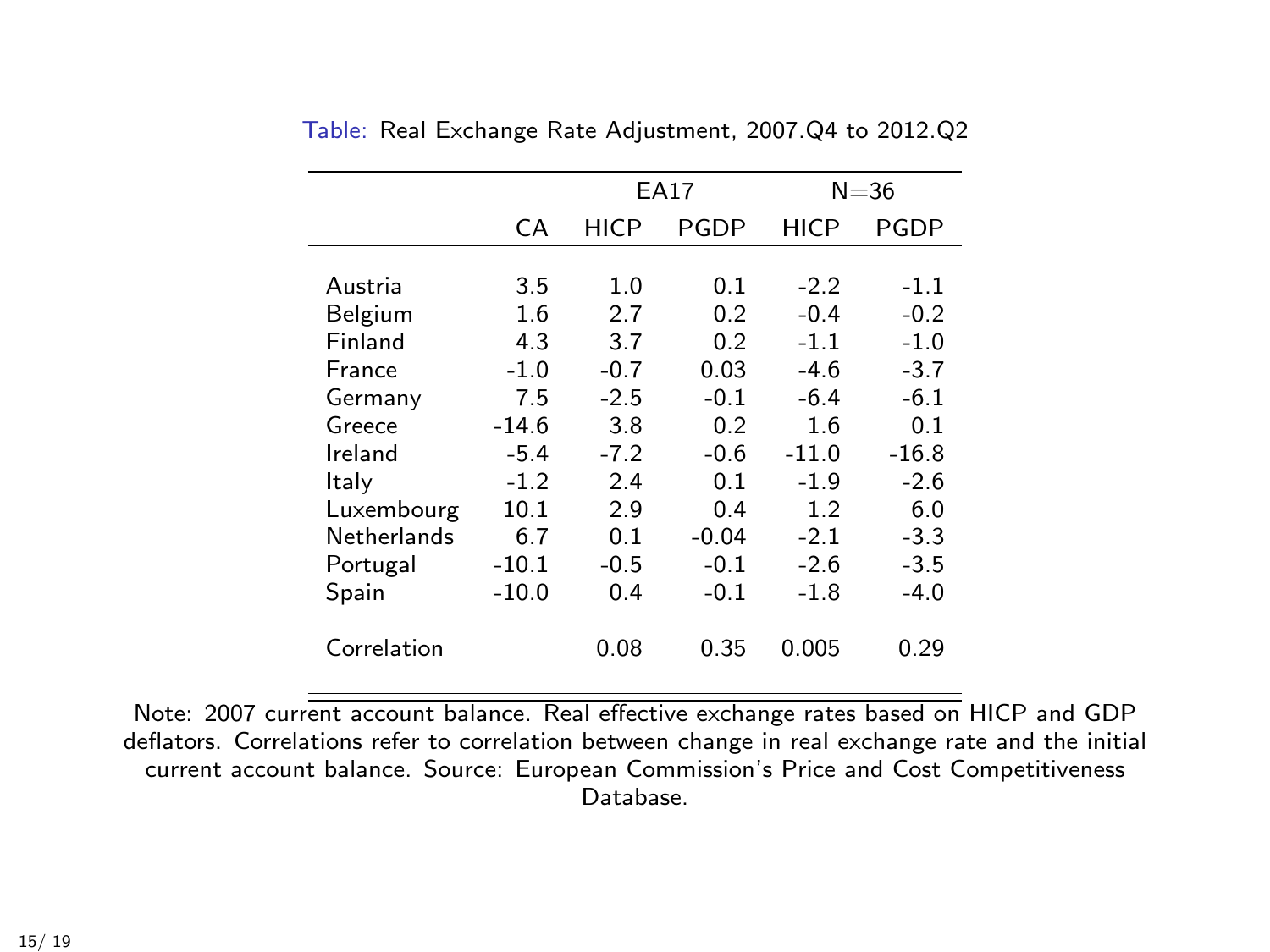

Figure 4. Change in Current Account Balance and Current Account Gap

Note: Scatter of changes in the current account balance between 2005-08 and 2010 against the 2005-08 residual from the current account balance regression reported in column (1) of Table 1.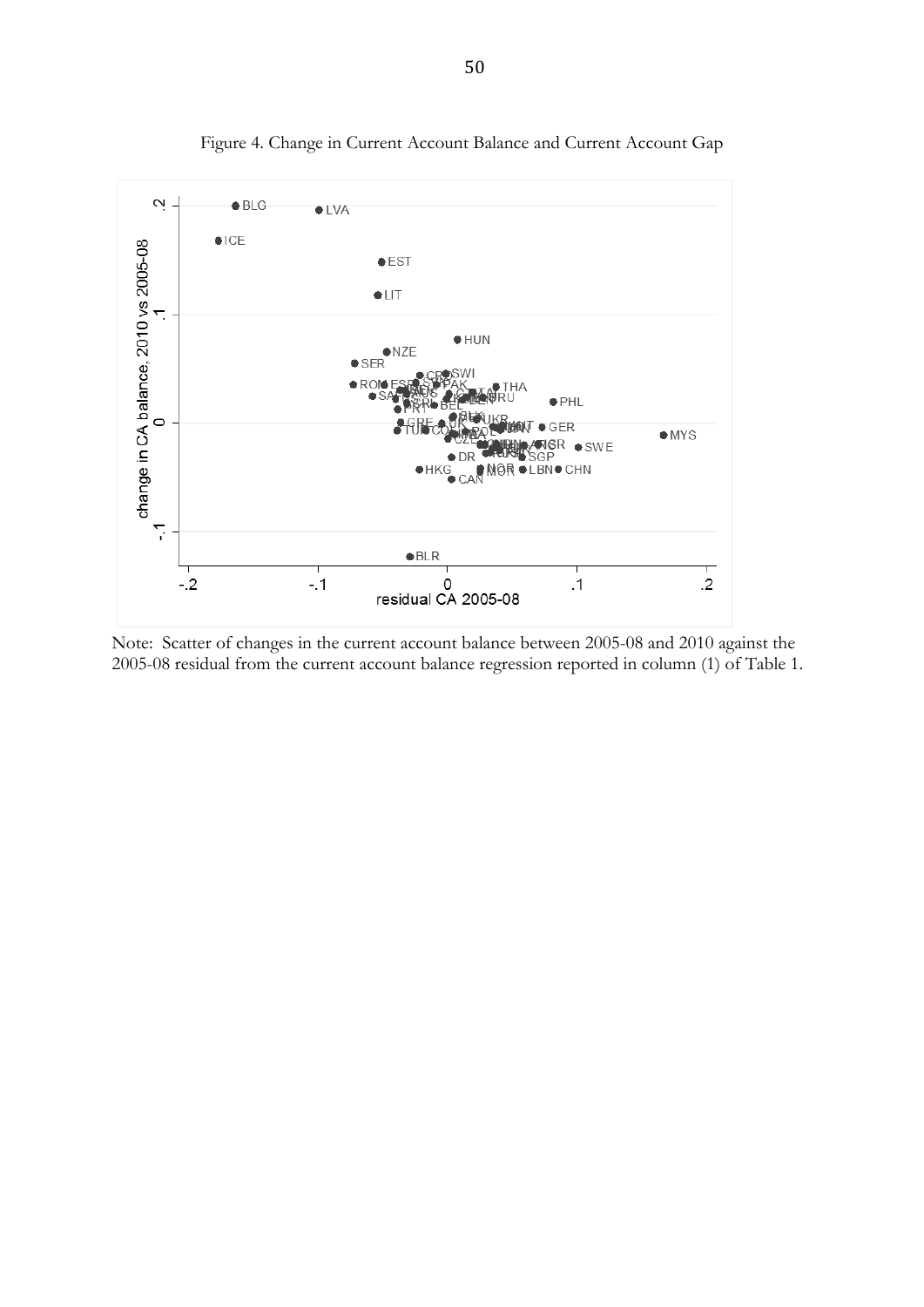

Figure 5. Current account/GDP and real exchange rate: change between 2005-08 and 2010

Note: "change in REER 2010 vs 2005-08 average" is the log change in the CPI-based real effective exchange rate index between the 2005-08 average and 2010. "Change in CA balance, 2010 vs 2005-08" is the difference between the CA/GDP ratio in 2010 and the 2005-08 average. Source: authors' calculations based on International Monetary Fund, International Financial Statistics, Balance of Payments Statistics, World Economic Outlook.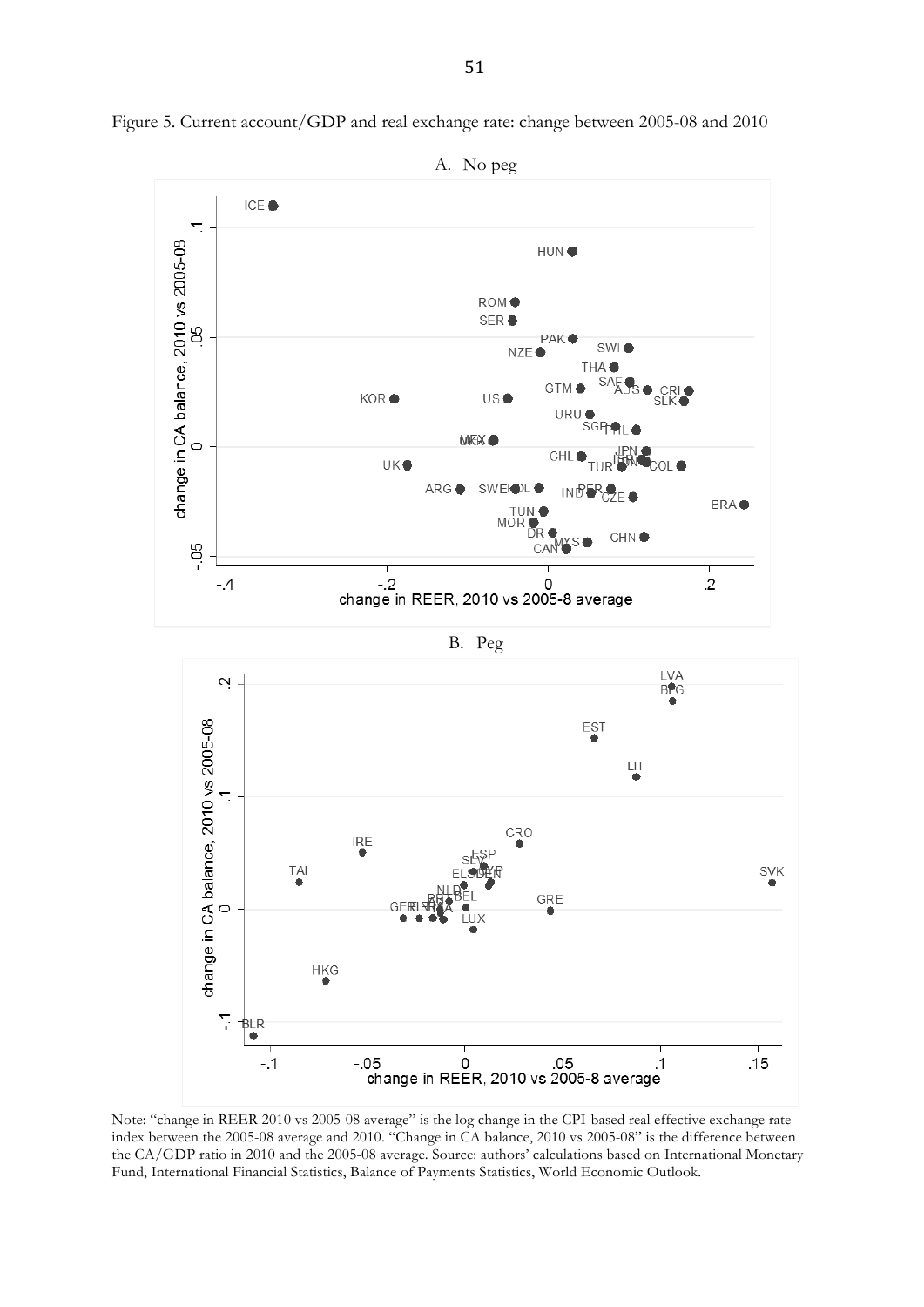

Figure 6. Current account/GDP and real domestic demand, change 2005-08 to 2010

Note to Figures 6-7: "change in real domestic demand, 2010 vs 2005-08 average" is the log change in real domestic demand between the 2005-08 average and 2010. The change in real GDP, 2005-08 to 2010 is defined analogously. "Change in CA balance, 2010 vs 2005-08" is the difference between the CA/GDP ratio in 2010 and the 2005-08 average. Source: authors' calculations based on International Monetary Fund, Balance of Payments Statistics and World Economic Outlook.

Change in real GDP, 2010 vs 2005-08 average

 $\ddot{o}$ 

 $\bigcirc$  BLR

 $\overline{.4}$ 

 $\overline{2}$ 

 $\sum_{\mathbf{i}}$ 

 $-2$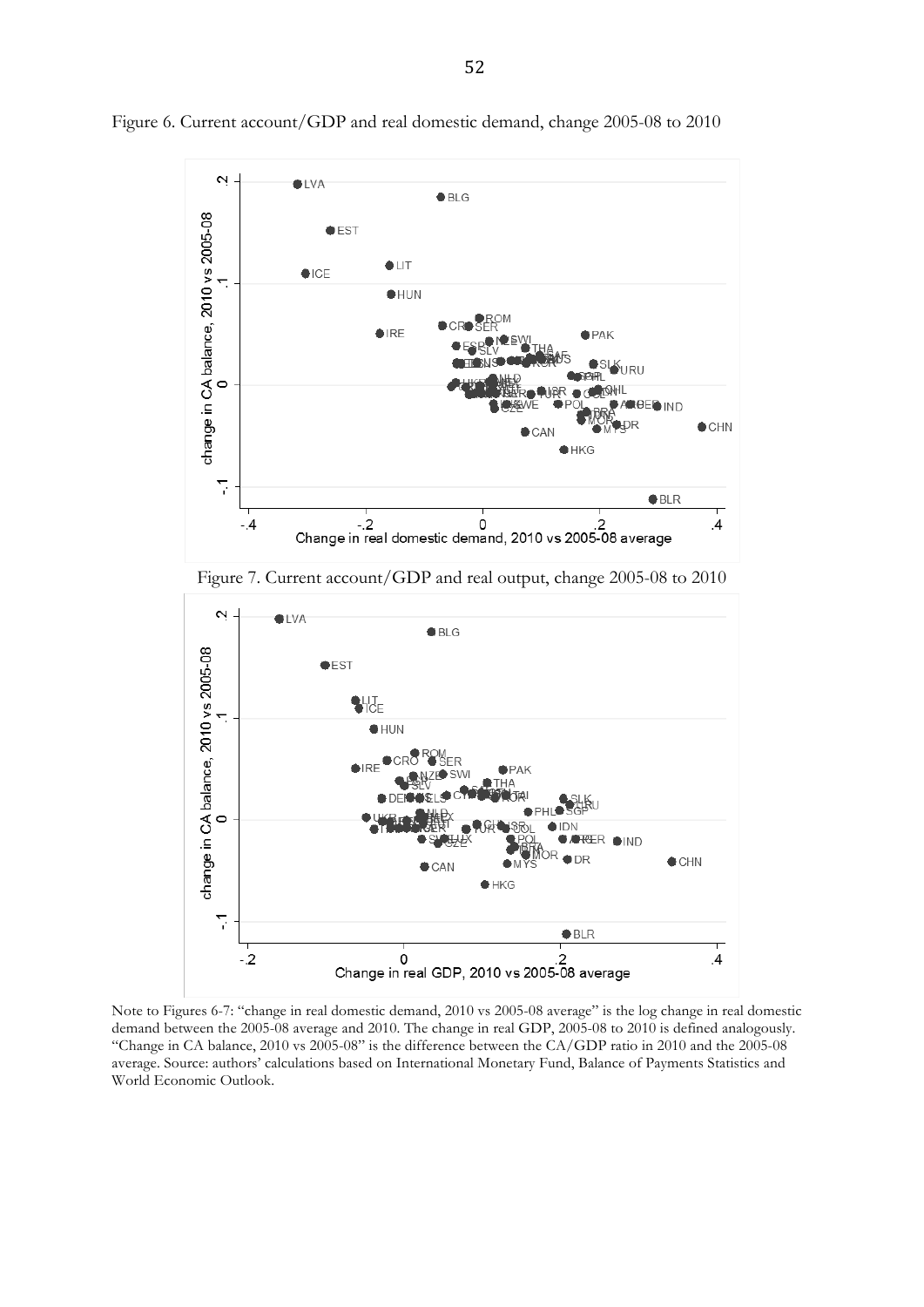## Ireland: CA/NIIP

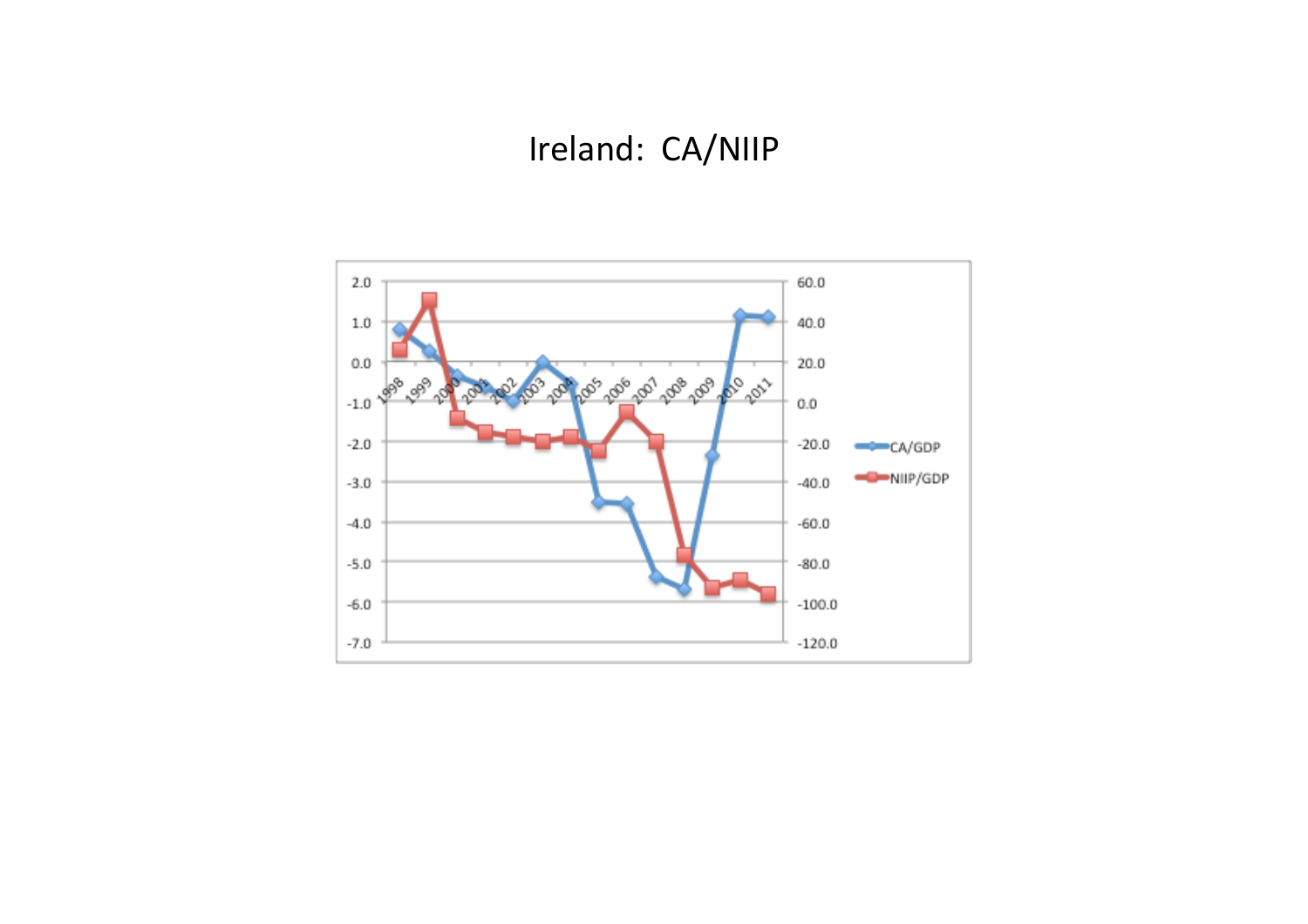- "Sudden Stops" versus "Soft Landings"
- Composition of external balance sheet (debt liabilities versus equity liabilities; currency exposures)
- "Expenditure Switching" versus "Expenditure Reduction"
- **o** Transfer problem
- Flexible exchange rates versus pegged exchange rates versus currency union
- Behaviour of effective exchange rate indices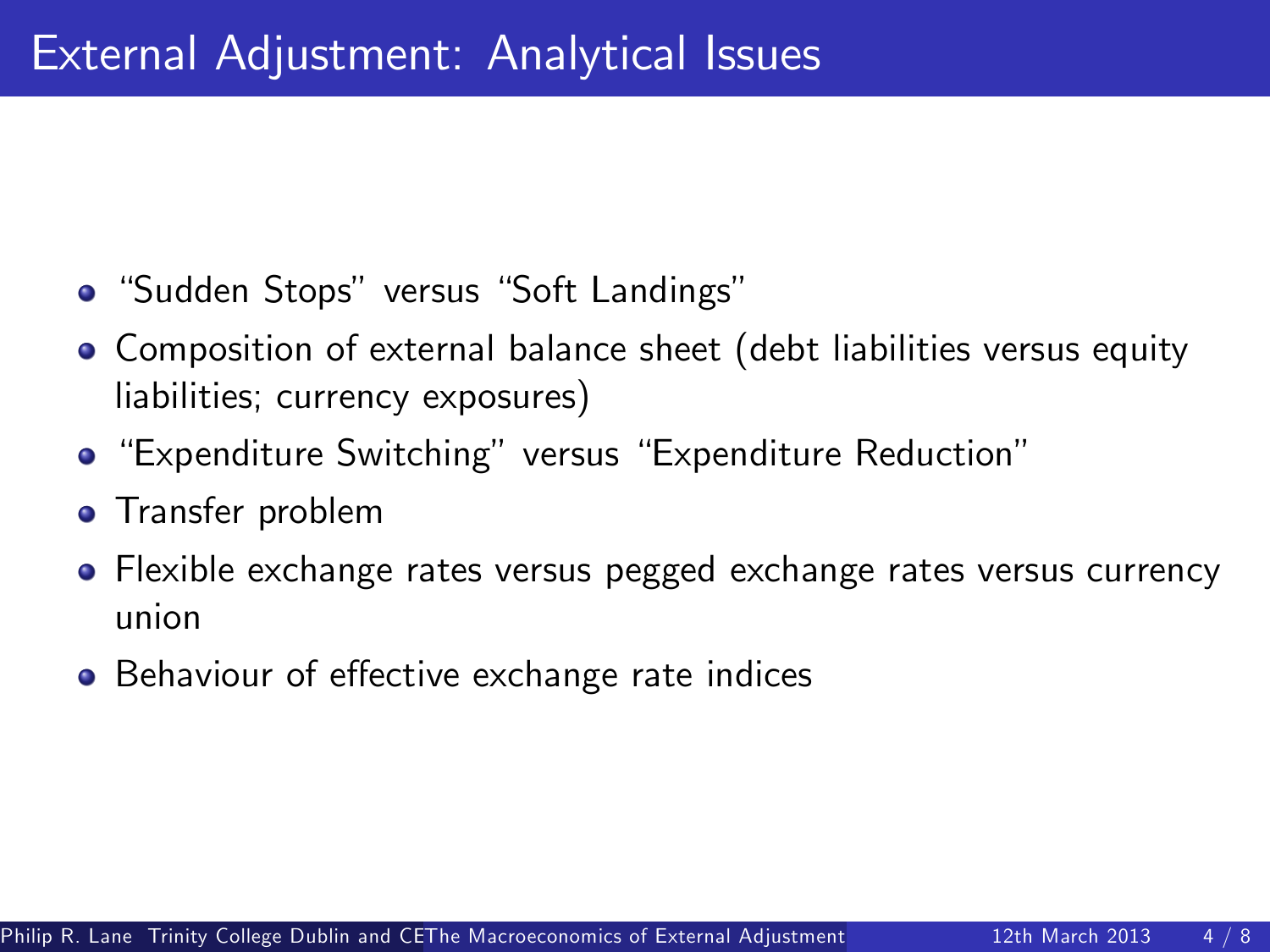- Limited scope for real exchange rate movements in short run under a peg / currency union
- **•** International price elasticities increasing over time
- Extensive margin of trade kicks in over longer time horizon
- (Real exchange rate and FDI location decisions)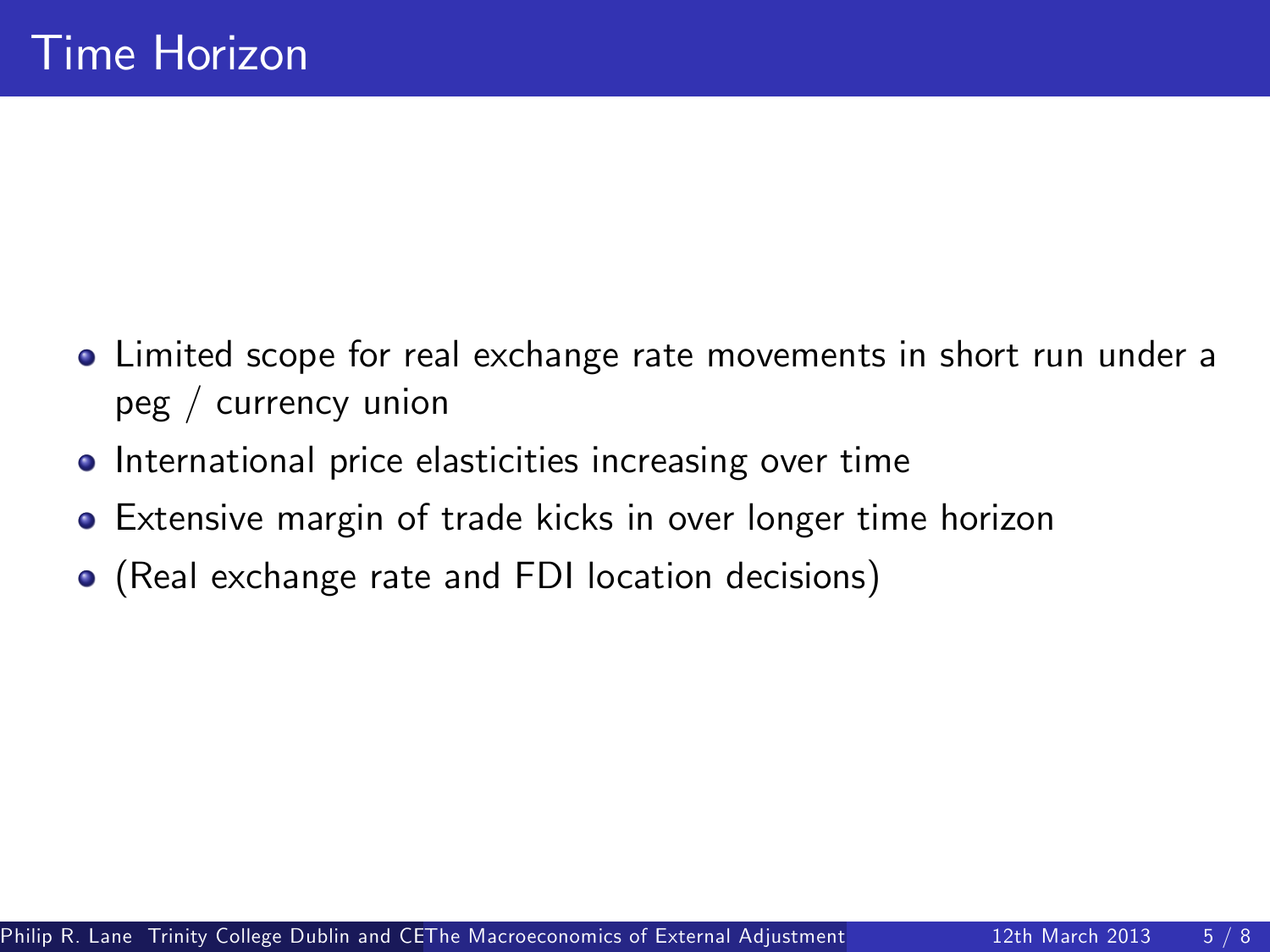- **Current account deficits and domestic credit booms (Lane and** McQuade 2012)
- Current account deficits and fiscal procyclicality
- Current accounts and sectoral composition of activity
- **•** External adjustment; banking adjustment; fiscal adjustment; sectoral adjustment
	- myriad interaction effects
	- external balance sheet versus sectoral balance sheets
- Real exchange rate, relative price levels and real interest rate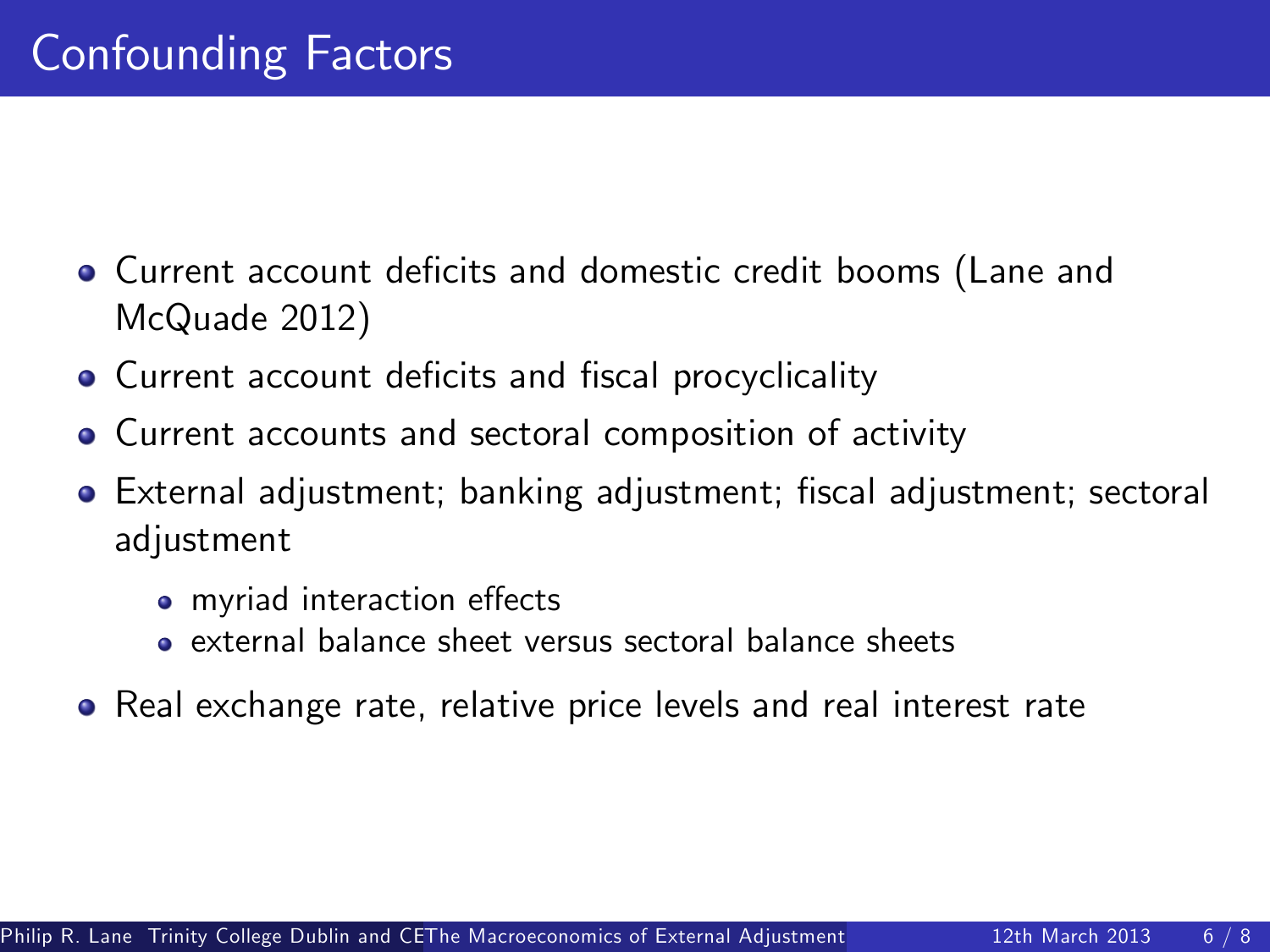- Traded/Nontraded sectors (Obstfeld/Rogoff 2005; Blanchard 2007)
- $\bullet$   $P_N/P_T$  a key relative price
- Sectoral productivity reforms  $(A<sub>T</sub>$  versus  $A<sub>N</sub>$ ): implications for real exchange rate and external balance
- Traded sector: export sector; import-competing sector; imports
- Entry/exit in traded and nontraded sectors; endogenous tradability